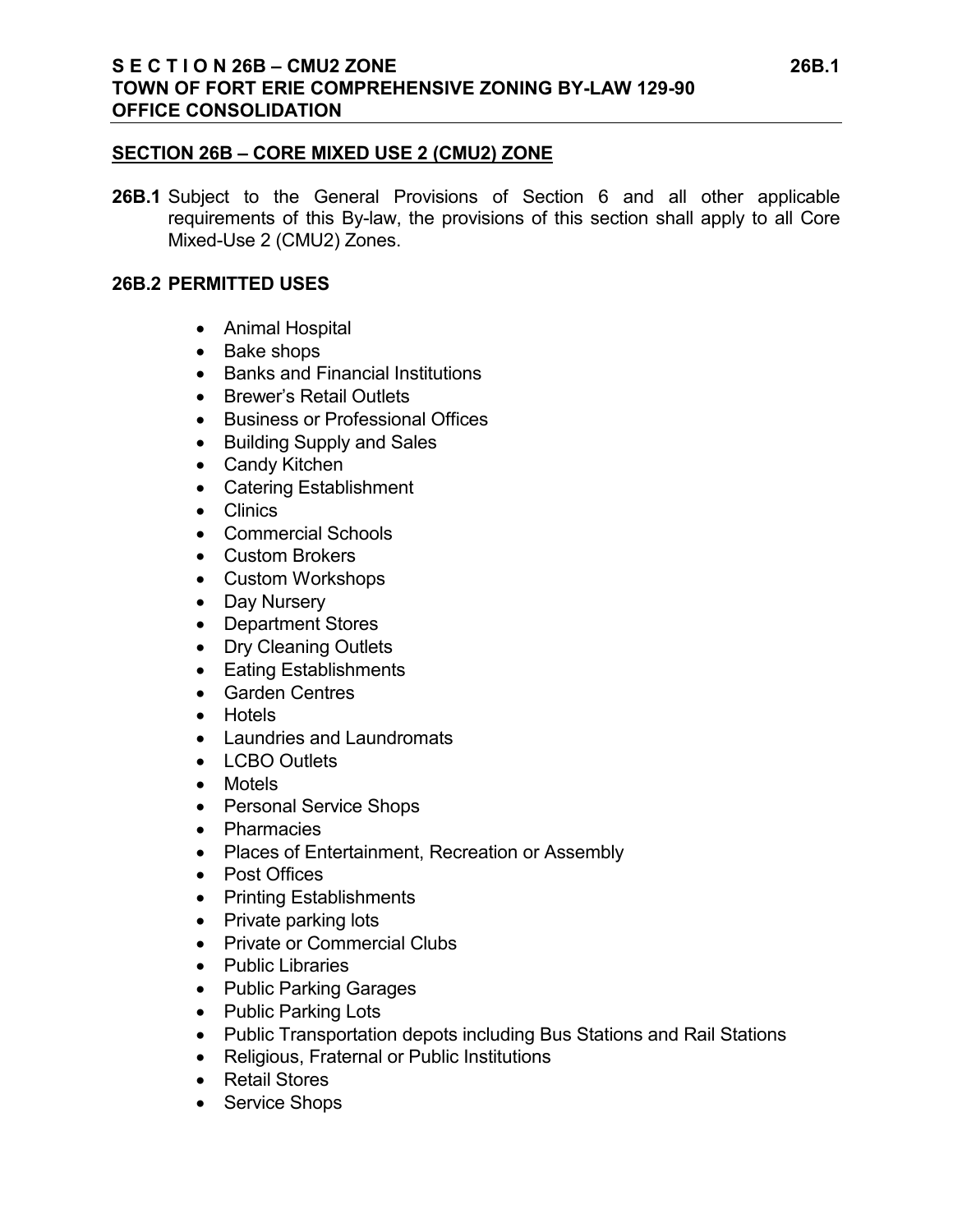#### **S E C T I O N 26B – CMU2 ZONE 26B.2 TOWN OF FORT ERIE COMPREHENSIVE ZONING BY-LAW 129-90 OFFICE CONSOLIDATION**

- Spa Services
- Studios
- Supermarkets
- Taverns
- Video Outlet Sales and Rental Establishments
- Stand alone single detached dwelling units
- Stand alone semi detached dwelling units
- Home occupations
- Dwelling Units
- Uses, buildings and structures accessory to any permitted commercial use or single detached or semi detached dwelling use.

#### **26B.3 ZONE REGULATIONS FOR ALL OTHER USES**

| Minimum Lot Frontage                                                  | 0m                                                                                                                                                                                                                                                 |
|-----------------------------------------------------------------------|----------------------------------------------------------------------------------------------------------------------------------------------------------------------------------------------------------------------------------------------------|
| Minimum Lot Area                                                      | $0$ sq. $m$ .                                                                                                                                                                                                                                      |
| Minimum Front Yard                                                    | 0m                                                                                                                                                                                                                                                 |
| Minimum Interior Side Yard                                            | Om, except the minimum side yard abutting<br>a residential zone shall be 2.5m                                                                                                                                                                      |
| Minimum Exterior Side Yard                                            | 0m                                                                                                                                                                                                                                                 |
| Minimum Rear Yard                                                     | 4.5m except the minimum rear yard<br>abutting a residential zone shall be 10m                                                                                                                                                                      |
| <b>Maximum Building Height</b>                                        | 3 storeys<br>I)<br>12 <sub>m</sub><br>II)                                                                                                                                                                                                          |
| <b>Parking Exceptions</b>                                             | Commercial uses within the CMU2 Zone<br>shall be exempted from the parking and<br>loading requirements of this By-law with the<br>exception of buildings containing dwelling<br>units where the provisions of Subsection<br>$18.2(d)$ shall apply. |
| Parking Requirements for Properties with<br>Frontage on Ridgeway Road | See Section 6.20.                                                                                                                                                                                                                                  |

#### **26B.4REGULATIONS FOR DWELLING UNITS**

- (i) The regulations of Section 12.3 shall apply to single detached dwelling units located on a separate lot.
- (ii) The regulations of Section 13.4 shall apply to semi detached dwelling units located on a separate lot.
- (iii) All of the provisions of Subsection 18.2 shall apply to other dwelling units, except that notwithstanding the regulations contained in Section 18.2 (d), a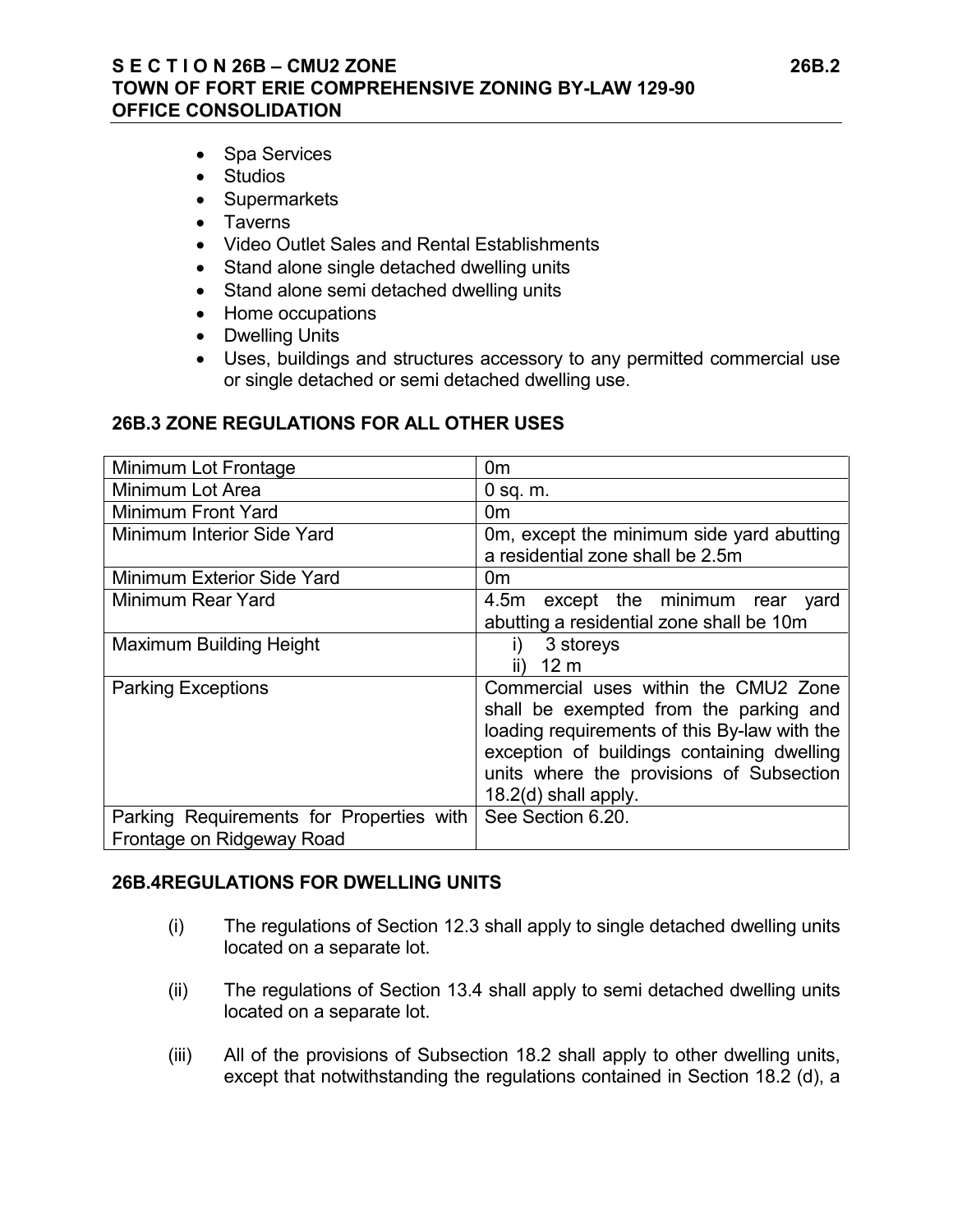minimum of one parking space shall be provided for each dwelling unit via one, or a combination of the following means:

- a) On the same lot as the dwelling unit, or
- b) In a dedicated area within a municipal parking lot through a licensing agreement or paid permitting system for a municipal parking lot that is located within 200 m of the property containing the dwelling unit, or
- c) In an area of a private parking lot that contains an easement in favour of the owner of the dwelling unit that is located within 200 m of the property containing the dwelling unit.

Nothwithstanding the regulations in Section 11.3 or 13.4 the side yard setback from a restaurant or tavern shall be a minimum of 3m.

#### **EXCEPTIONS TO THE CORE MIXED USE 2 (CMU2) ZONE**

#### **CMU2-155 (FORMERLY R2-155) (145-1996) Erie Road, south side, east of Schooley Road**

These lands are zoned "Core Mixed Use CMU2 -155 Zone" and all of the provisions that relate to lands zoned "Core Mixed Use CMU2 Zone" by this by-law shall apply to those lands zoned "Core Mixed Use CMU2-155 Zone" except that notwithstanding the requirements of Subsection 26B.2, this property may continue to be used for the 41 existing cottage dwellings and not more than 2 additional cottage dwellings may be erected on the subject property to replace those destroyed by fire prior to July 25th, 1983; and that notwithstanding the requirements of Subsection 11.3, the 2 additional cottages may be rebuilt in the locations shown as A and B on Schedule A to By-law 145-1996.

#### **CMU2-241(H) (184-2001) 56 Belfast Road South**

These lands are zoned "Core Mixed Use Holding 2 CMU2-241(H) Zone" and all of the provisions that relate to lands zoned Core Mixed Use 2 CMU2 Zone by this by-law shall apply to those lands zoned Core Mixed Use Holding 2 CMU2-241(H) Zone on Schedule A. Once the Holding has been removed, after the Town has approved a Site Plan Agreement these lands shall comply to all of the provisions that relate to lands zoned " Core Mixed Use 2 CMU2 Zone " except:

- (a) Notwithstanding the provisions of Subsection 26B.2, the lands may also be used for an apartment building containing not more than four (4) dwelling units subject to the provisions in Subsection 15.3, and;
- (b) Notwithstanding the provisions of Subsection 15.3, the lot area, lot coverage, landscaped area and yard setbacks for the building shall be as existing on the day of passing of this zoning by-law.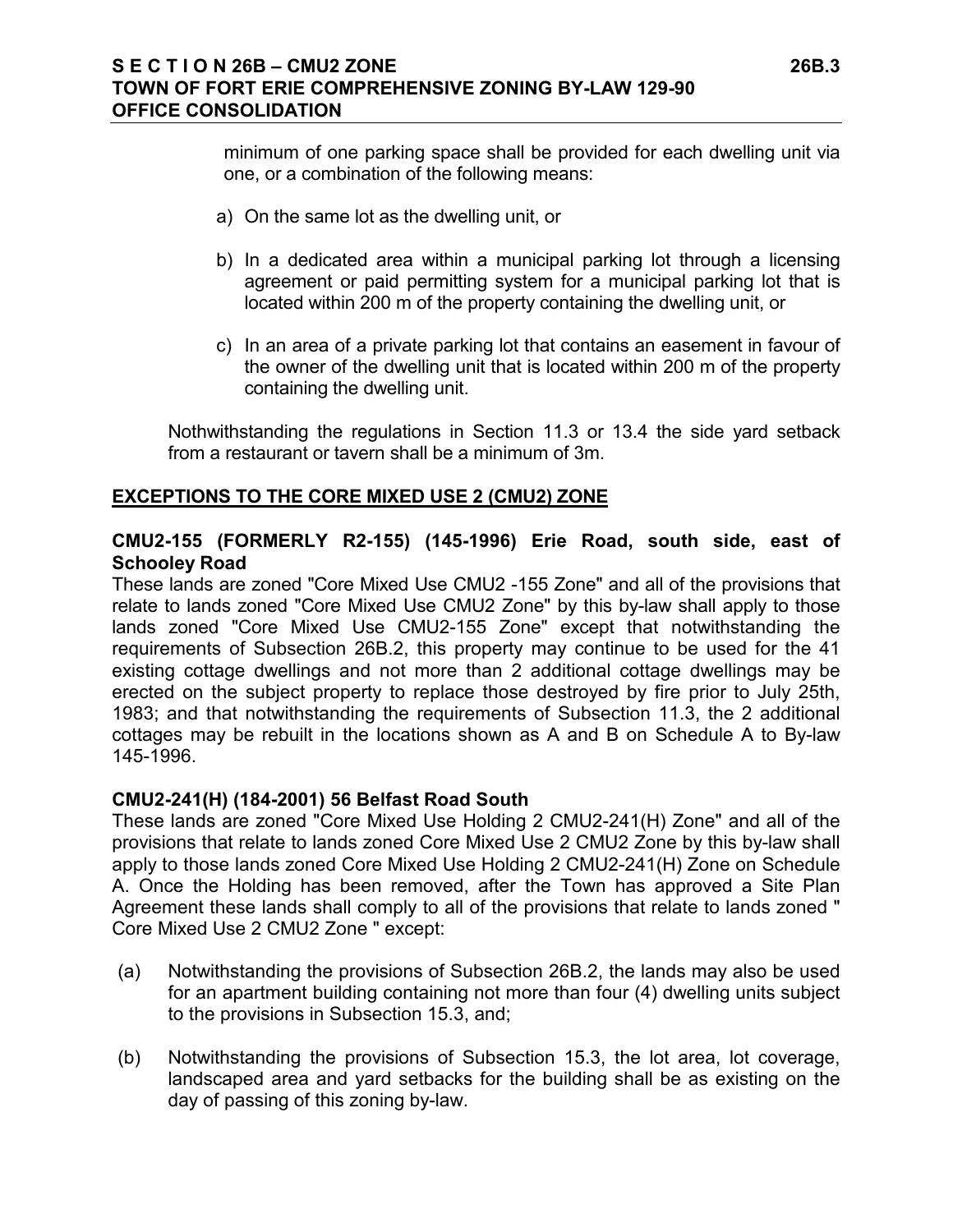#### **CMU2-250 (FORMERLY R2-250) (143-2001) Lincoln Road East, south side, east of Derby Road**

These lands are zoned "Core Mixed Use CMU2 -250 Zone" and all of the provisions that relate to lands zoned "Core Mixed Use CMU2 Zone" by this By-law shall apply to those lands zoned "Core Mixed Use CMU2-250 Zone", except that notwithstanding the provisions of Subsection 11.3(b) the subject parcel shall have a lot area of not less than 409 square metres

#### **CMU2-261 (129-1990, 55-08) 381 Ridgeway Road (FORMERLY R2-261)**

Nothing shall prevent the continued use of the lands indicated as Core Mixed Use CMU2 -261 on Schedule "A" for the rental of holiday cottages and uses, buildings and structures accessory thereto, and;

a) That notwithstanding the requirements of Subsection 11.3, the minimum southerly side yard setback shall not be less than 0.93 metres.

### **CMU2-272 (FORMERLY R2-272) (236-1991) Erie Road, south side, east of Schooley Road**

These lands referred to as Parts 1, 2, 3, 4, 5, 6, 7, 8, 9, 10 and 11 are zoned "Core Mixed Use 2 CMU2-272 Zone" and all of the provisions that relate to lands zoned "Core Mixed Use 2 CMU2 Zone" by this by-law shall apply to those lands zoned "Core Mixed Use 2 CMU2-272 Zone" except:

(a) that notwithstanding the requirements of Subsection 11.3, the minimum lot frontage for:

| Part 1     | shall not be less than 10.8 metres;                                                                                                                                                                                                |
|------------|------------------------------------------------------------------------------------------------------------------------------------------------------------------------------------------------------------------------------------|
| Part 6     | shall not be less than 9.4 metres;                                                                                                                                                                                                 |
| Part 7 & 9 | shall not be less than 10.3 metres;                                                                                                                                                                                                |
| Part 8     | shall not be less than 9.9 metres;                                                                                                                                                                                                 |
| Part 10    | shall not be less than 12.4 metres;                                                                                                                                                                                                |
|            | $\mathcal{L}$ , and the contract of the contract of the contract of the contract of the contract of the contract of the contract of the contract of the contract of the contract of the contract of the contract of the contract o |

(b) that notwithstanding the requirements of Subsection 11.3, the minimum lot area for:

| Part 9  | shall not be less than 299.4 sq. metres; |
|---------|------------------------------------------|
| Part 10 | shall not be less than 384.4 sq. metres  |

(c) that notwithstanding the requirements of Subsection 11.3, the minimum side yard on one side where no attached garage or attached carport is provided for:

| Part 1 & 3 | shall not be less than 2.1 metres: |
|------------|------------------------------------|
| Part 2     | shall not be less than 2.4 metres; |
| Part 6     | shall not be less than 1.8 metres: |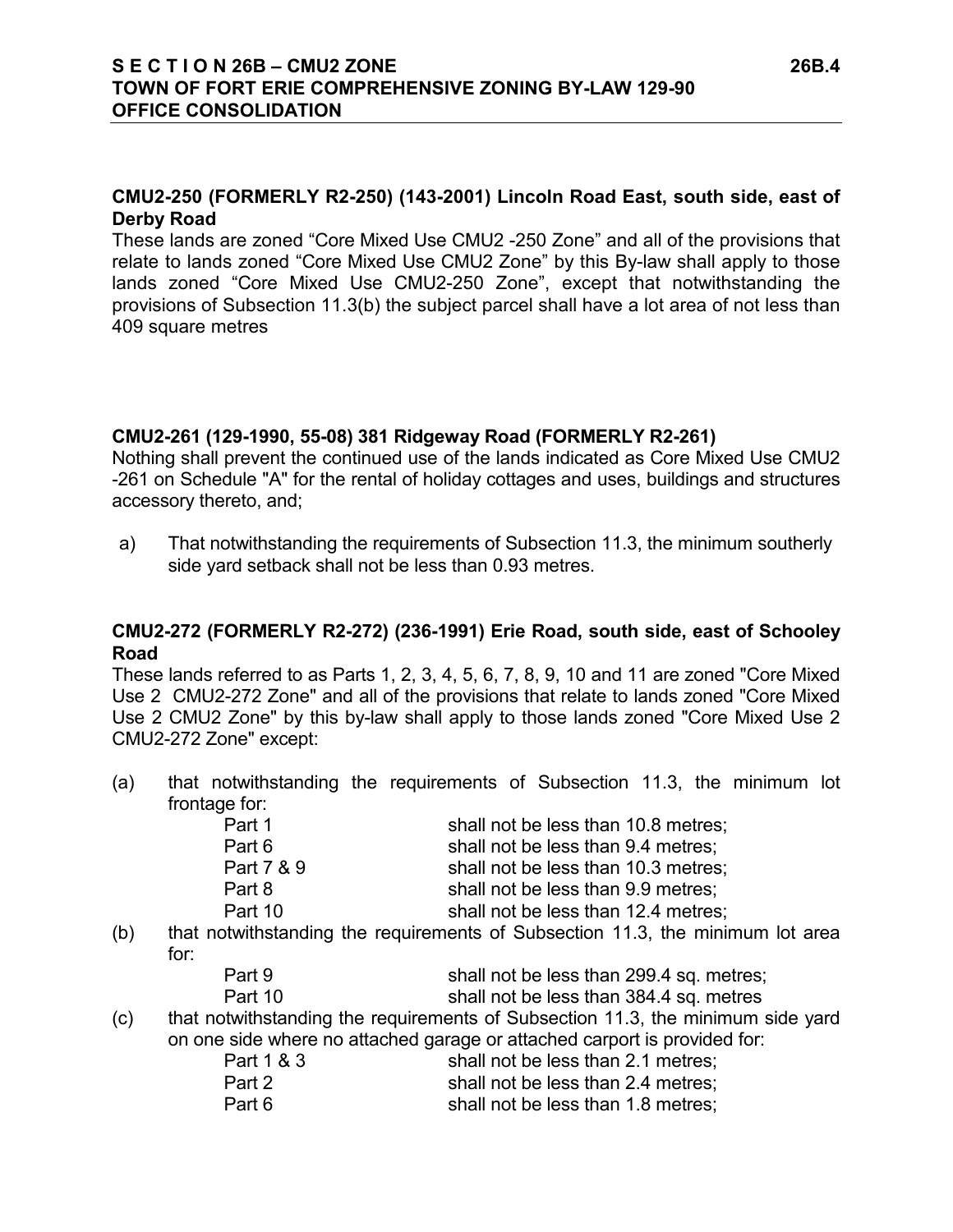#### **S E C T I O N 26B – CMU2 ZONE 26B.5 TOWN OF FORT ERIE COMPREHENSIVE ZONING BY-LAW 129-90 OFFICE CONSOLIDATION**

- (d) that notwithstanding the requirements of Subsection 11.3, the minimum westerly side yard setback for: Part 7 shall not be less than .3 metres; Part 8 shall not be less than 1.8 metres: Part 9 shall not be less than .9 metres; the minimum easterly side yard setback for Part 7 shall not be less than .9 metres; Part 8 shall not be less than .6 metres: Part 9 shall not be less than 2.1 metres; (e) that notwithstanding the requirements of Subsection 11.3, the minimum rear yard for: Part 1 shall not be less than 5.5 metres; Part 2 shall not be less than 3.2 metres; Part 3 shall not be less than 2.7 metres; Part 4 shall not be less than 3.5 metres; Part 5 shall not be less than 5.7 metres: Part 9 shall not be less than 6.7 metres; Part 10 shall not be less than 5.1 metres: Part 11 shall not be less than 2.74 metres;
- (f) that notwithstanding the requirements of Subsection 11.3, the minimum floor area for a one storey dwelling for:
	- shall not be less than 62 square metres; Part 6 & 7 shall not be less than 78 square metres;
- (g) that notwithstanding the requirements of Subsection 6.1 (b) for Parts 4 & 5, the existing detached garage shall be permitted to remain in its existing location in the front yard.
- (h) that notwithstanding the requirements of Subsection 6.5 for Part 9 & 10, these lots shall not be required to have frontage on a public highway.
- (i) that notwithstanding the requirements of Subsection 5.151, the northerly lot line of Parts 9 & 10 shall be deemed to be the front lot line.

# **CMU2-274 (FORMERLY C2A-274) (167-1992) 4002 Erie Road**

These lands are zoned " Core Mixed Use 2 CMU2-274 Zone" and all of the provisions that relate to lands zoned " Core Mixed Use 2 CMU2 Zone" by this by-law shall apply to those lands zoned " Core Mixed Use 2 CMU2-274 Zone" except that in addition to the permitted uses as set out in Subsection 26B.2 an amusement machine establishment with not more than 10 amusement machines is permitted.

### **CMU2-275 (FORMERLY C2-275) (129-1990) Erie Road (south side) west of Ridgeway Road**

In addition to the uses permitted in the CMU2 Zone, the lands indicated as CMU2-275 on Schedule "A" may also be for apartment houses in accordance with the provisions of Section 15 "RM2 Zone" of this By-law and in addition, the following special regulations shall apply: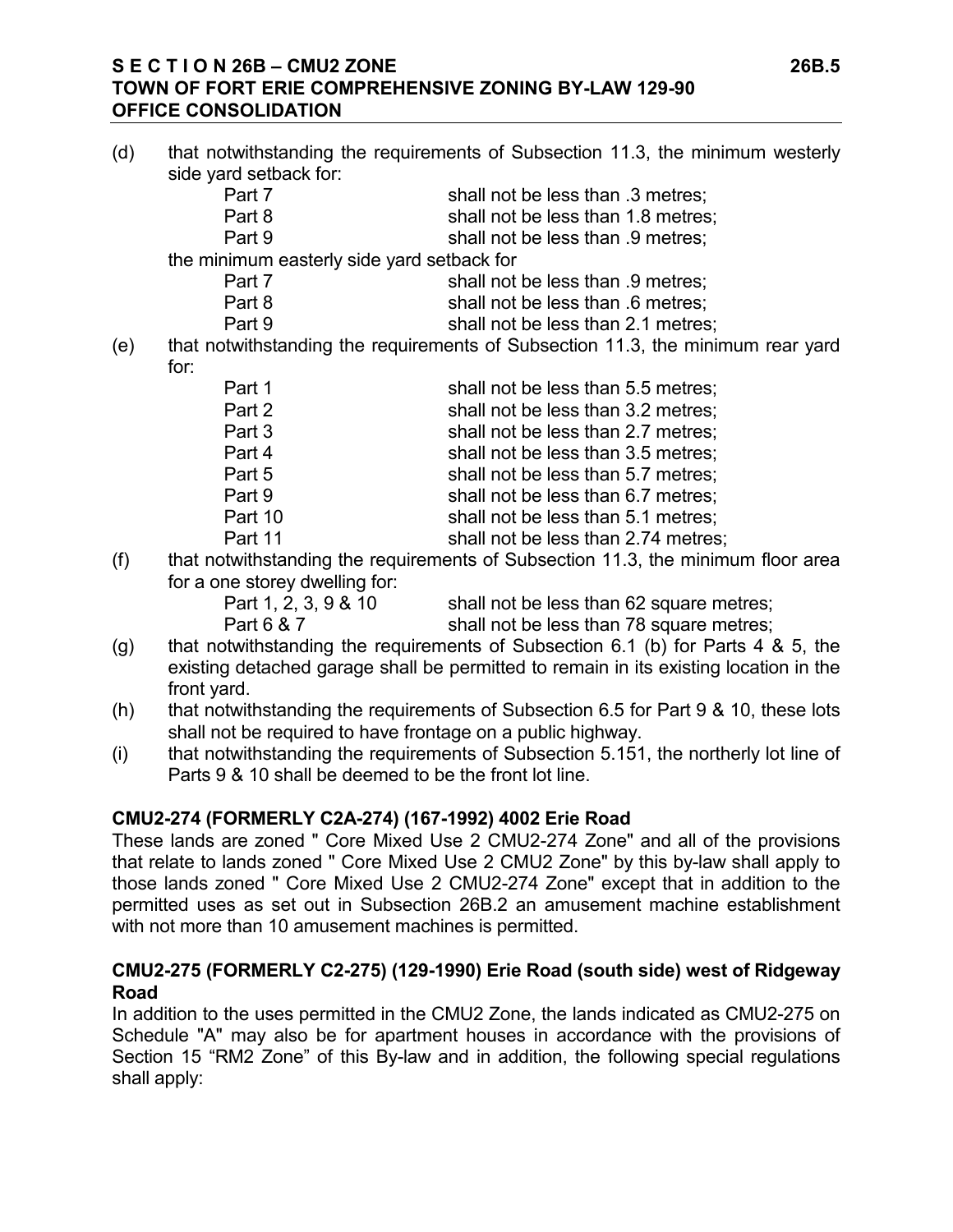#### **S E C T I O N 26B – CMU2 ZONE 26B.6 TOWN OF FORT ERIE COMPREHENSIVE ZONING BY-LAW 129-90 OFFICE CONSOLIDATION**

- (a) More than one apartment building shall be permitted on the same lot.
- (b) The total number of dwelling units of both properties situate on the east and west side of Ridgeway Road shall not exceed 550.
- (c) Maximum building height shall not exceed 3 storeys.

## **CMU2-321(H) (FORMERLY C2A-321) (22-04) 4020 Erie Road @ Oxford Avenue**

These lands are zoned Core Mixed Use Holding CMU2-321(H) Zone and all of the provisions of By-law 129-90 as amended that relate to lands zoned Core Mixed Use CMU2 Zone by this by-law shall apply to those lands zoned Core Mixed Use Holding CMU2-321(H) Zone on Schedule A subject to the following special provisions.

a) That notwithstanding the requirements of subsection 26B.2 Permitted Uses the lands shall be limited to a commercial parking lot and an accessory building.

b) That notwithstanding the requirements of subsection 6.20(I) no part of the parking area other than the point of ingress/egress shall be located closer to any residential zone than 1.8 metres and to any street line closer than 1.0 metres.

c) That notwithstanding the requirements of subsection 6.20(J) and Schedule D parking stall length shall not be less than 5.8 metres and parking aisle width shall not be less than 5.8 metres.

### **CMU2-325 (By-law 188-04, Holding Zone removed by By-law 176-06) Cambridge Road East NS, east of Derby Road (FORMERLY RM1-325)**

These lands are zoned Core Mixed Use Holding CMU2-325 Zone, and all of the provisions of By-law 129-90 as amended that relate to lands zoned Core Mixed Use Holding CMU2 Zone by this by-law shall apply to those lands zoned Core Mixed Use Holding CMU2-325 Zone on the attached Schedule A subject to the following special provisions:

- a) That notwithstanding the requirements of subsection 26B.2 Permitted Uses the lands may also be used for street townhouses subject to the provisions in 14.3.
- b) Notwithstanding the requirements of Subsection 14.3 Minimum Ground Floor Area for Dwellings, the minimum ground floor area for two storey dwellings shall not be less than 43 square metres, and;
- c) Notwithstanding the requirements of Subsection 14.3 Maximum Density, the maximum density shall not be more than 42.7 units per hectare.
- d) Notwithstanding the requirements of Subsection 14.3 Minimum Front Yard shall not be less than 6.0 metres.

### **CMU2-338 (FORMERLY R3-338)(107-05) 56-58 Queen's Circle**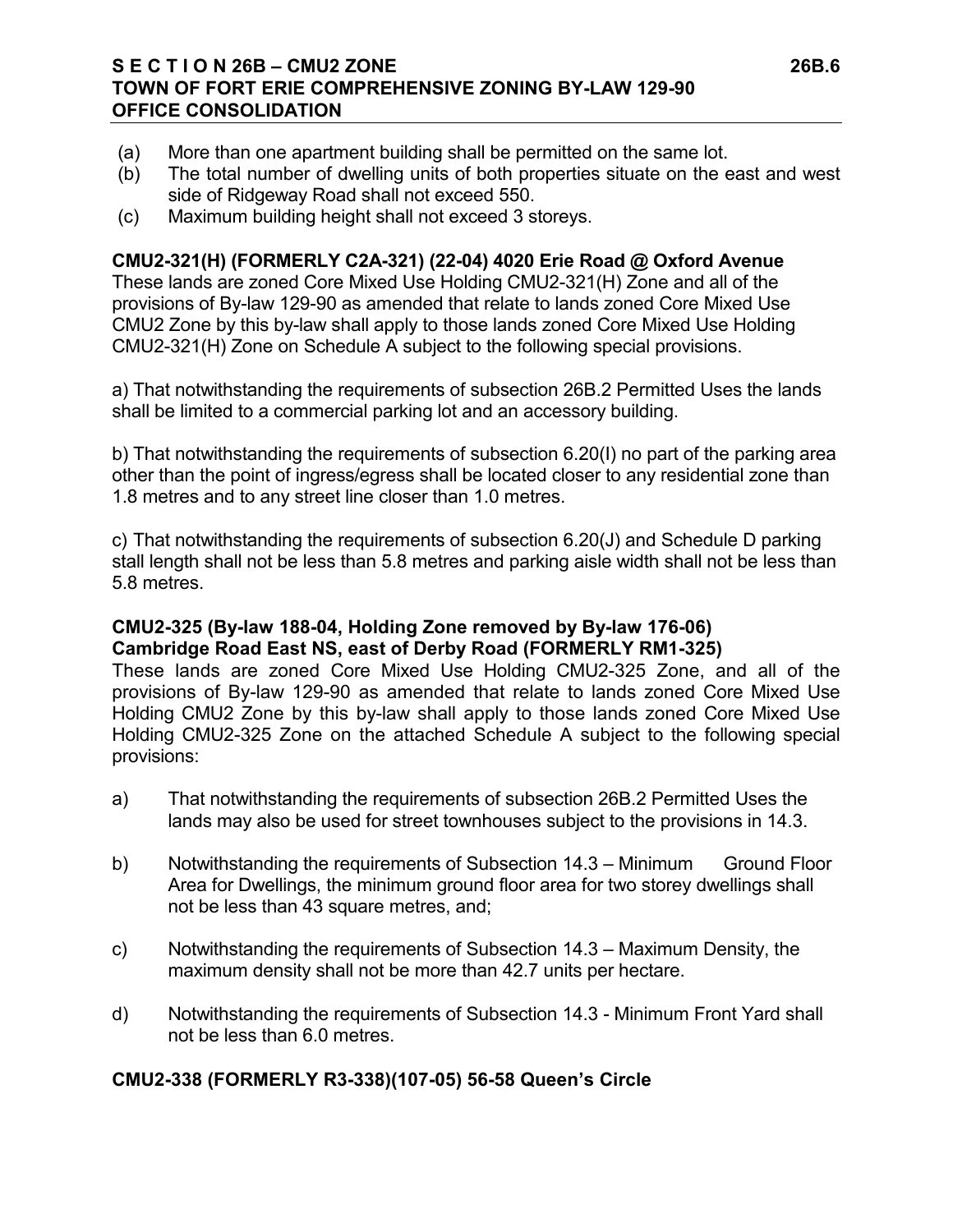#### **S E C T I O N 26B – CMU2 ZONE 26B.7 TOWN OF FORT ERIE COMPREHENSIVE ZONING BY-LAW 129-90 OFFICE CONSOLIDATION**

These lands are zoned "Core Mixed Use 2 CMU2-338 Zone" and all of the provisions of By-law 129-90 as amended that relate to lands zoned "Core Mixed Use 2 CMU2 Zone" by this by-law shall apply to those lands zoned "Core Mixed Use 2 CMU2-338 Zone" on Schedule A, except:

- (a) that notwithstanding the requirements of Subsections 13.4, the following regulations shall apply:
	- Minimum Exterior Side Yard 2.13 m

#### **CMU2-388 (55-08) 385 Ridgeway Road (FORMERLY R2-388)**

These lands are zoned Core Mixed Use 2 CMU2-388 Zone, and all of the provisions of By-law 129-90 as amended that relate to lands zoned Core Mixed Use 2 CMU2 Zone by this by-law shall apply to those lands zoned Core Mixed Use 2 CMU2-388 Zone on the attached Schedule A except that the minimum northerly interior side yard shall not be less than 0.50 metres.

#### **CMU2-397 (FORMERLY C1-397) (141-08) 74 QUEEN'S CIRCLE**

These lands are zoned Core Mixed Use 2 CMU2-397 Zone, and all of the provisions of By-law 129-90 as amended that relate to lands zoned Core Mixed Use 2 CMU2 Zone by this by-law shall apply to those lands zoned Core Mixed Use 2 CMU2-397 Zone on the attached Schedule A subject to the following additional special provisions:

- i) A minimum easterly interior side yard setback shall not be less than 0.64 metres
- ii) A minimum rear yard setback shall not be less than 0.82 metres.
- iii) A minimum front yard setback shall not be less than 2.5 metres.
- iv) A minimum westerly exterior side yard setback shall not be less than 1.08 metres
- v) That in addition to the permitted uses set out in Subsection 26B.2, these lands may also be used for an eating establishment and take-out restaurant.
- vi) That notwithstanding the requirements of Subsection 18.2 General Commercial Provisions, one dwelling unit shall be permitted on the ground floor with a maximum floor area of 176 square metres.
- vii) That notwithstanding the requirements of Subsection 6.20 (I) Parking Area Location on the Lot, the parking area shall not be located closer than 0 metres to the northerly property line and 1.1 metres to the easterly street line.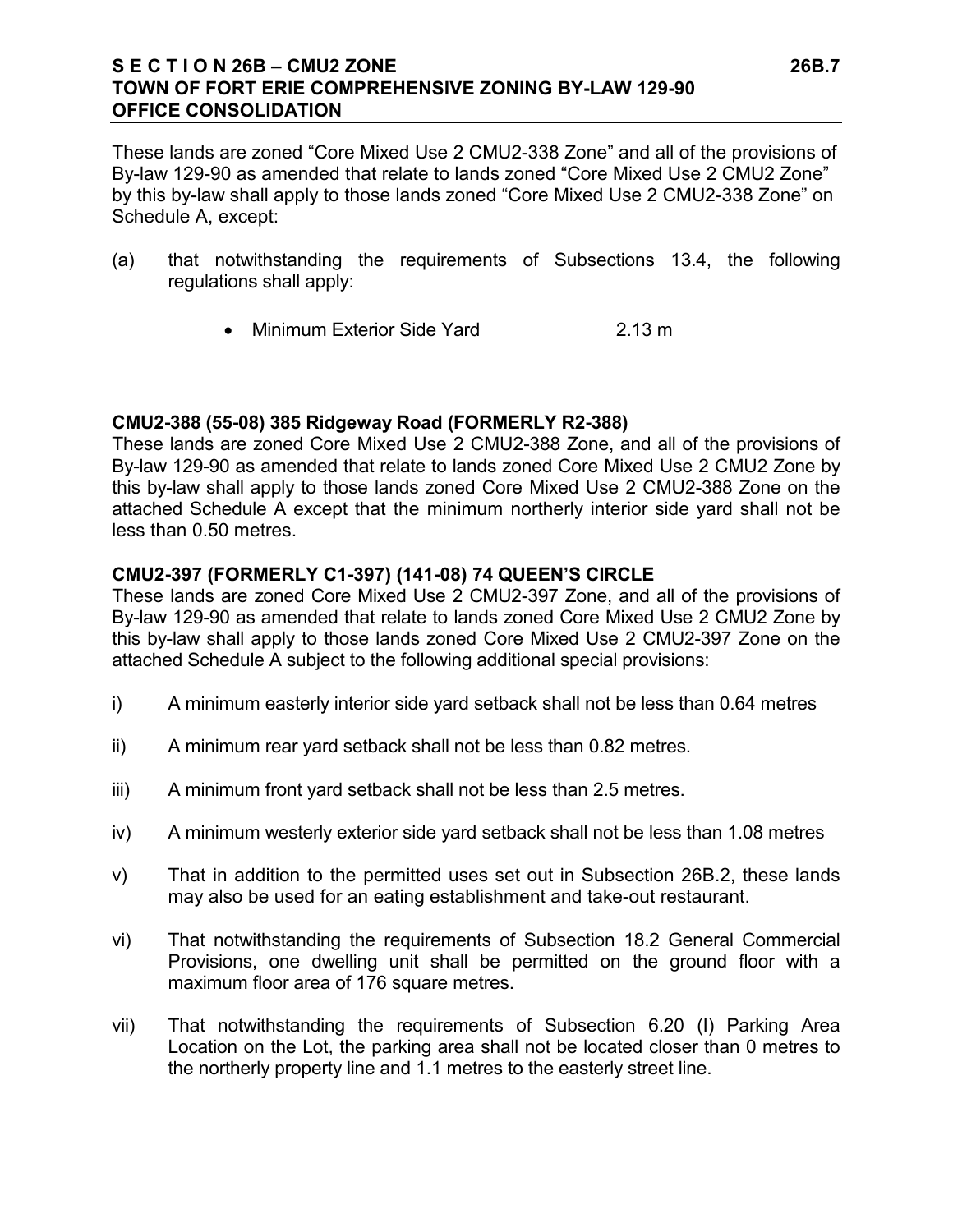### **CMU2-463 (05-12) East side of Ridgeway Road, at Erie Road (South Coast Village at Crystal Beach)**

These lands are zoned Core Mixed-Use 2 CMU2 CMU2-463 Zone, and all of the provisions of By-law No. 129-90 as amended that relate to lands zoned Core Mixed-Use 2 CMU2 Zone by this by-law shall apply to those lands zoned Core Mixed-Use 2 CMU2- 463 Zone on the attached Appendix 1 shall be subject to the following special provisions:

- a) In addition to the Permitted Uses in Section 26B.2 the lands shown on Appendix 1 shall permit single detached dwellings and uses, buildings and structures accessory thereto subject to the regulations in Section 11.3 and the following special provisions:
- i) Minimum lot frontage -10 metres and 13 metres corner lot.
- ii) Minimum lot area-290 sq.metres.
- iii) Maximum lot coverage 50%.
- iv) Minimum front yard 6.0 metres to the front face of the garage and 4.5 metres to the front face of the dwelling unit.
- v) Minimum interior side yard setback-1.2 metres anything above one storey.
- vi) Minimum rear yard setback- 7.0 metres.
- vii) Minimum floor area for dwellings-0 sq.metres.

### **CMU2-535(H) (151-2015) South Coast Village Subdivision**

These lands are zoned "Core Mixed Use 2 Holding (CMU2-535(H)) Zone", and all of the provisions of By-law No. 129-90 as amended that relate to lands zoned "Core Mixed Use 2 (CMU2) Zone" by this by-law shall apply to those lands zoned "Core Mixed Use 2 Holding (CMU2-535(H)) Zone" on the attached Appendix "1" and shall be subject to the following special provisions:

- a) Notwithstanding the Zone Regulations in Section 26B.4 i), single detached dwellings shall be subject to the following special provisions:
	- i) Minimum lot frontage 10 metres, 13 metres for a corner lot
	- ii) Minimum lot area-270 sq. metres
	- ii) Maximum lot coverage -50%.
	- iii) Minimum front yard setback-6.0 metres to the front face of garage and 3.2 metres to front face of dwelling.
	- iv) Minimum Interior side yard setback -1.2 metres for dwellings, 0.6 metres for accessory structures.
	- v) Minimum Exterior side yard setback -1.5 metres.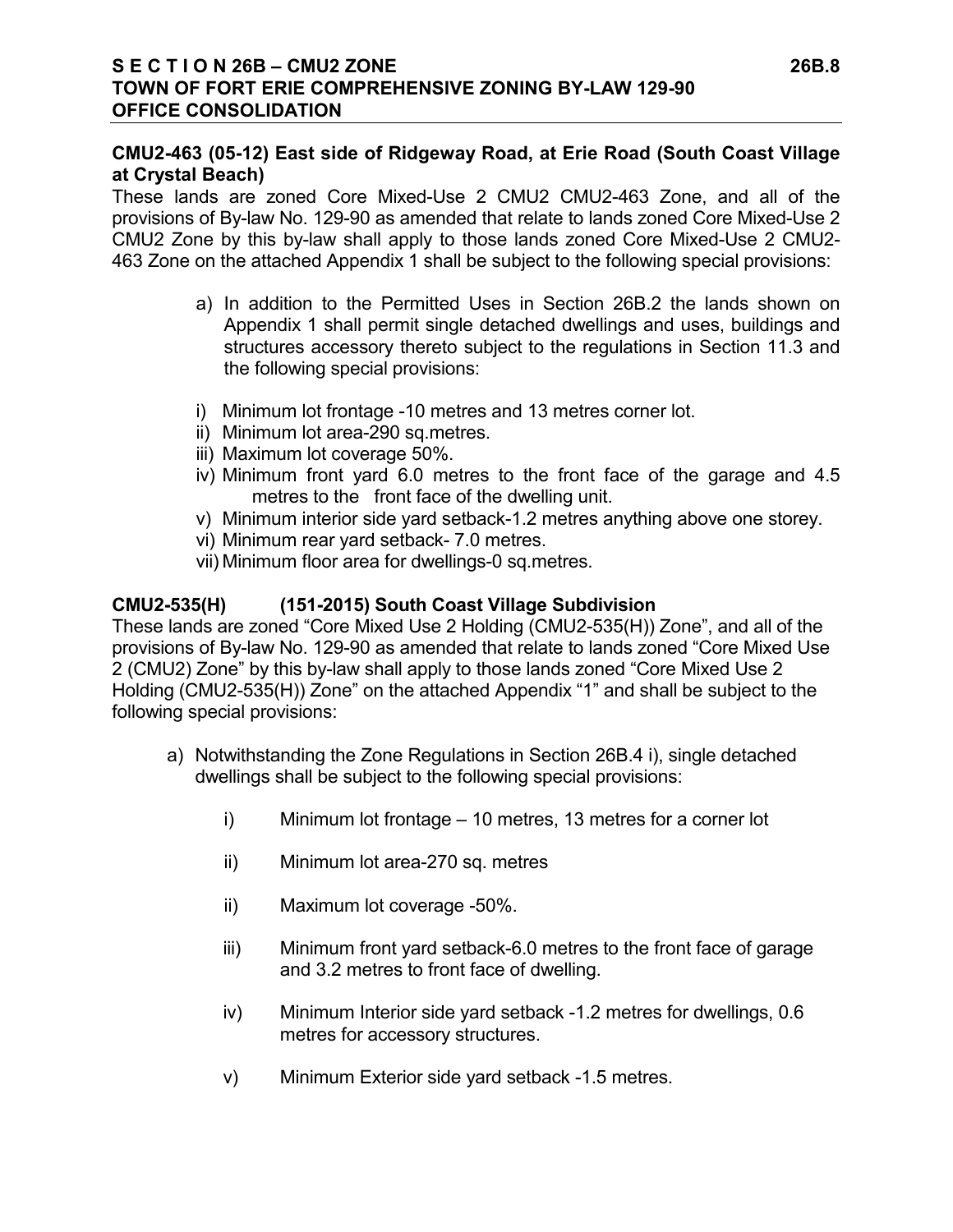#### **S E C T I O N 26B – CMU2 ZONE 26B.9 TOWN OF FORT ERIE COMPREHENSIVE ZONING BY-LAW 129-90 OFFICE CONSOLIDATION**

- vi) Minimum floor area for dwelling 0 sq. metres.
- vii) Minimum rear yard setback-5.2 metres.
- viii) Maximum Building Height- 2.5 storeys, 10.5 metres.

ix) Unenclosed porches, decks, steps and risers with maximum height of 1.0 m:

- a) Unenclosed porches may project a maximum of 2.0 m into the required front yard
- b) Unenclosed porches must be setback a minimum of 1.0 m from the exterior side lot line
- c) Steps/risers must be setback a minimum of 1.0 m from any lot line
- d) Uncovered porches and decks with a maximum area of 20 sq m may project 3.5 m into the required rear yard.
- x) Minimum Setback from Daylighting Triangle 1.5 metres

#### **CMU2-584 (71-2017) 3823 Terrace Lane**

These lands are zoned "Core Mixed Use 2 (CMU2-584) Zone", and all of the provisions of By-law No. 129-90 as amended that relate to lands zoned "Core Mixed Use 2 (CMU2) Zone" by this by-law shall apply to those lands zoned "Core Mixed Use 2 (CMU2-584) Zone" shown as Part 1 on the attached Appendix "1" and shall be subject to the following provisions:

- a) Maximum height 5 storeys, 20 metres.
- b) Minimum rear yard 0 m.
- c) Minimum easterly interior side yard 1.2 m.
- d) Minimum westerly interior side yard 0 m.
- e) Notwithstanding the requirements of Section 18.2 (d), a minimum of one parking space per dwelling unit may be provided in a dedicated area in a municipal lot through a long-term lease agreement.
- f) Notwithstanding the requirements of Section 6.20 (D)(i), a parking area may be located in the front yard, 0 m from the front lot line.

**CMU2-626 (89-2018) East Side of Ridgeway Road, North of GraeberAvenue** These lands are zoned "Core Mixed Use 2 (CMU2-626) Zone", and all of the provisions of By-law No. 129-90 as amended that relate to lands zoned "Core Mixed Use 2 (CMU2) Zone" by this by-law shall apply to those lands zoned "Core Mixed Use 2 (CMU2-626) Zone" on the attached Appendix "1" shall be subject to the following special provision: